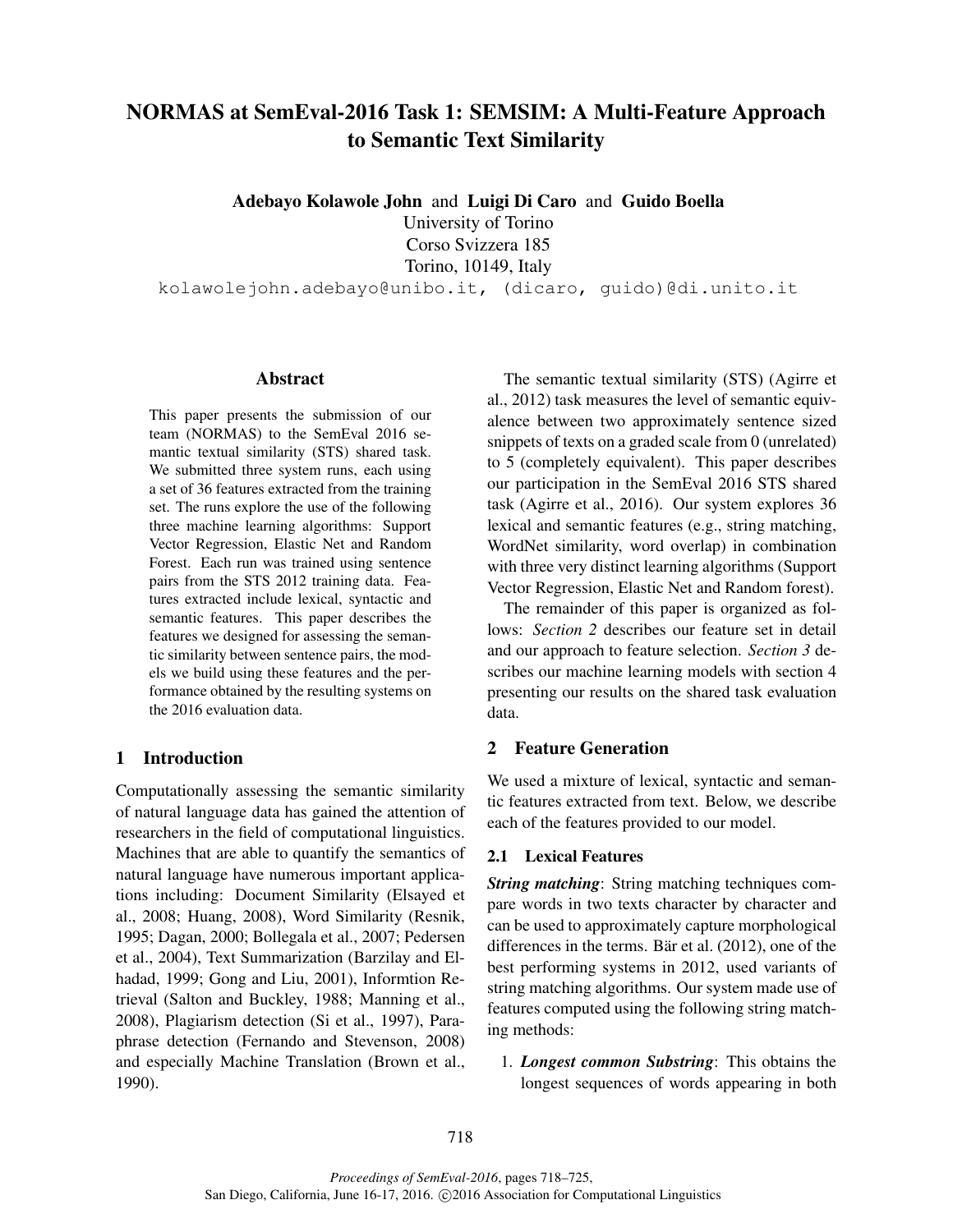sentences (Gusfield, 1997).

- 2. *Levenshtein Distance*: This measures the number of basic edit-operations (insertions, deletions, and substitutions) required to change one text into the other.
- 3. *Jaccard Similarity*: This measures the number of words shared by two sentences in ratio with the total number of words in the sentences i.e. given sentences A and B, the ratio is defined as:

$$
Jac = \frac{A \cap B}{A \cup B} \tag{1}
$$

*Word Ordering*: We use the union of all tokens in a pair of sentences to build a vocabulary of nonrepeating terms. For each sentence, the position mapping of each word in the vocabulary is used to build a vector. To obtain the position mapping, a unique index number is assigned to each vocabulary term. To obtain the word order vector for a sentence, each term in the vocabulary is compared against terms in the sentence. If a vocabulary term is found in the sentence, the index number of that term in the vocabulary is added to the vector. Otherwise, similarity of the vocabulary term and each term in the sentence is calculated using a WordNet based word similarity algorithm. The index number of the sentence term with highest similarity score above a threshold is added. If the first two conditions does not hold, 0 is added to the vector. Consider two sentences S1 and S2,

S1: A panda bear

S2: A baby panda

Then the vocabulary is a list that contains the union of tokens in *S1* and *S2* as shown below:

Vocabulary  $= A$ , baby, bear, panda

Vocabulary-Index =  $A:1$ , baby:2, bear:3, panda:4

and the sentences are transformed to the vectors below:

 $S1 = 1,0,3,4$ 

 $S2 = 1,2,4,4$ 

In the example, the vocabulary term *bear* does not exist in *S2*. However, *bear* is closer to *panda* than all the terms in *S2*. The similarity score between them also exceeds the threshold. The index number of *panda* is thus assigned in place of *bear*. In *S1*, the vocabulary term *baby* is not similar to any term, thus 0 is assigned. The word ordering feature is then computed as the cosine of the vectors after the WordNet based similarity transformation.

*Word Overlap*: We use the word n-gram overlap features of Šarić et al.  $(2012)$ . The n-grams overlap is defined as the harmonic mean of the degree of mappings between the first and second sentence and vice versa, requiring an exact string match of n-grams in the two sentences.

$$
Ng(A,B) = \left(2\left(\frac{|A|}{A \cap B} + \frac{|B|}{A \cap B}\right)^{-1}\right) \quad (2)
$$

Where *A* and *B* are the set of n-grams in the two sentences. We computed three separate features using equation 2 for each of the following character n-grams: unigram, bigrams and trigrams. We also use weighted word overlap which uses information content (Resnik, 1995).

$$
wwo(A,B) = \frac{\sum_{w \in A \cap B} ic(w)}{\sum_{w' \in B} ic(w')}
$$
 (3)

$$
ic(w) = \left(\ln \frac{\sum_{w' \in C} freq(w')}{freq(w)}\right) \tag{4}
$$

Where *C* is the set of words and  $freq(w)$  is the occurrence count obtained from the Brown corpus. Our weighted word overlap feature is computed as the harmonic mean of the functions *wwo(A,B)* and *wwo(B,A)*.

*Entity Overlap*: When two sentences have Named Entities (NEs) in common, a semblance of similarity is reflected. We extracted NEs from each sentence using the Stanford NER tagger (Finkel et al., 2005; Manning et al., 2014). The entity overlap feature is obtained as follows:

$$
EOV = \frac{|A \cap B|}{|A \cup B|} \tag{5}
$$

Where *A* and *B* represent the set of named entities in the first and second sentences, respectively. The intersection,  $\tilde{\cap}$ , allows partial matches since the NEs are considered equivalent if either there is an exact match or if one NE is a substring of the other. For example, '*President Obama*' is not the same as '*Barack Obama*', but '*Obama*' is considered a match for either of these.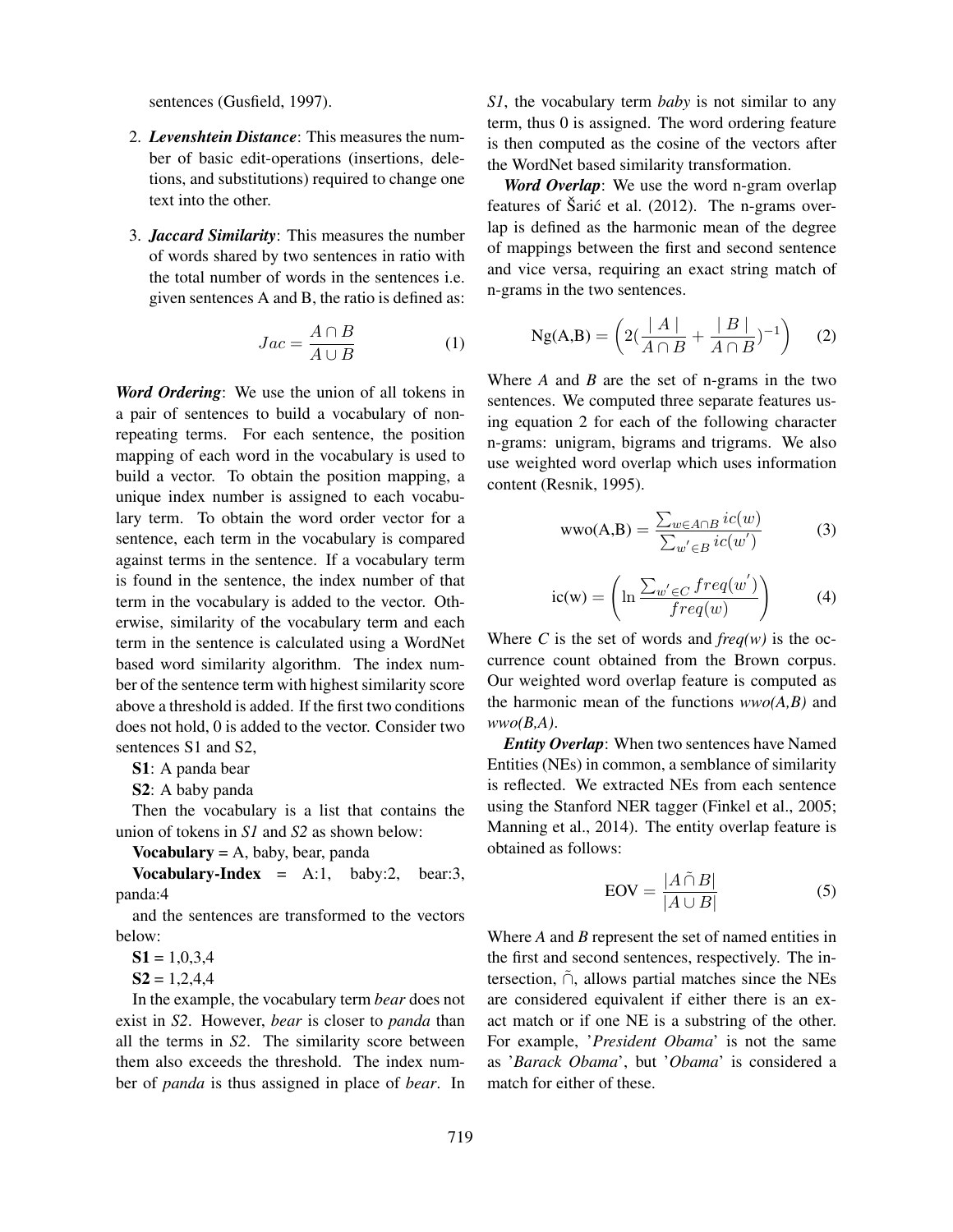#### 2.2 Syntactic Features

*POS Overlap*: We used the Stanford POS-tagger to tag the words in each sentence with their POS categories. We group the words by the following coarse grained POS categories: nouns, verbs, adjectives and adverbs. We then compare the overlap between these classes of part of speech in each sentence, e.g., we compare the nouns in sentence 1 to the nouns in sentence 2 and vice versa across all 4 coarse grained POS categories. The POS overlap features are defined as the Jaccard similarity of the two sentences across just the words in a particular POS category:

$$
POV_{pos} = \frac{|A_{pos} \cap B_{pos}|}{|A_{pos} \cup B_{pos}|}
$$
(6)

Where  $A_{pos}$  and  $B_{pos}$  are the set of terms in POS class pos of sentences 1 and 2, respectively. This results in 4 unique POS overlap features.

*Dependency Parsing*: It is apt to assume that shared named entities can point to similarity in sentences. This assumption is more valid if sentences share the same *subject* and *object*. For example, if a named entity that is a *subject* in sentence1 is also the *subject* in sentence2 and vice versa the object. As an example, consider the two sentences below:

*S1*: Obama is the president of the United States

*S2*: Obama is the leader of the United States

In the first sentence, *Obama* is the subject (n-subj) of *President* while *State* modifies (nmod) the *President*. Also in the second sentence *Obama* is the subject of *leader* while *State* modifies the word *leader*.

We used the well-known *Stanford Parser* (Manning et al., 2014; De Marneffe et al., 2006) to extract the *subject-verb-object* triples from each sentence. In particular, the Neural Network-based dependency parser (Chen and Manning, 2014) was employed. We compare the *subject* and *object* of both sentences. If any of the objects or subjects in a sentence is a NE, we simply compare with the corresponding one from the other sentence by pure string matching.When the same word takes either the role of *subject* or *object* in the two sentences, we assign a flat score of 0.5. If both the *subject* and *object* in the two sentences correspond to the same NEs as in the example above, we assign a score of 1.0. Otherwise, we assign a score of 0.0.

#### 2.3 Semantic Features

We extracted some semantic features using both information induced from corpus data as well as knowledge from existing semantic resources as described below:

Word Embedding Similarity: Word2Vec<sup>1</sup> (Mikolov et al., 2013b; Mikolov et al., 2013a) is an algorithm for inducing vector space representations of words, commonly known as word embeddings, that capture semantic relatedness and similarity. The method exploits the Distributional Hypothesis (Turney et al., 2010) and works best when trained on large corpora. We used the Gensim<sup>2</sup> implementation of the algorithm with specific parameter fine-tuning. $3$  Gensim implements a variant of the algorithm known as *Skip-Gram,* which trains word representations using a model that when given a word will predict what words are likely to occur within a fixed window around it.<sup>4</sup> Once the word embeddings have been trained, the similarity of two words is computed as the cosine of the two embedding vectors.<sup>5</sup> Our word embeddings are trained on a combination of the Wikipedia dump of English language articles and the STS 2016 training data.<sup>6</sup>

For sentence level similarity scores, we compare each word in the first sentence to each word in the second sentence, obtaining a similarity score with the word2vec model. For each pair being compared, if the similarity score is less than  $< 0.25$  then that similarity value is dropped. The final similarity is computed by summing the pair similarity values greater than 0.25 and dividing by the total count of these similarity scores. The aggregation function is

<sup>&</sup>lt;sup>1</sup>Word2vec is available at https://code.google.com/p/word2vec/

 $2<sup>2</sup>$ Gensim is a python library for an array of NLP tasks. It is available at https://radimrehurek.com/gensim/

<sup>&</sup>lt;sup>3</sup>Parameters used: Context Window: 5, Neural Network layer size: 200, Minimum word count: 5.

<sup>4</sup> Skip-gram training generally performs better than an alternative Word2Vec model known as Continuous-Bag-of-Words (CBOW) that uses an alternative objective that tries to predict a word by conditioning on all of the words that surround it within a window.

 $5$ model.similarity(word1, word2) returns a similarity value from -1 to 1 between word1 and word2. Also model[word1] returns a numpy vector of word1

<sup>&</sup>lt;sup>6</sup>The wikipedia dump was downloaded on July 30, 2015. It is accessible at https://dumps.wikimedia.org/enwiki/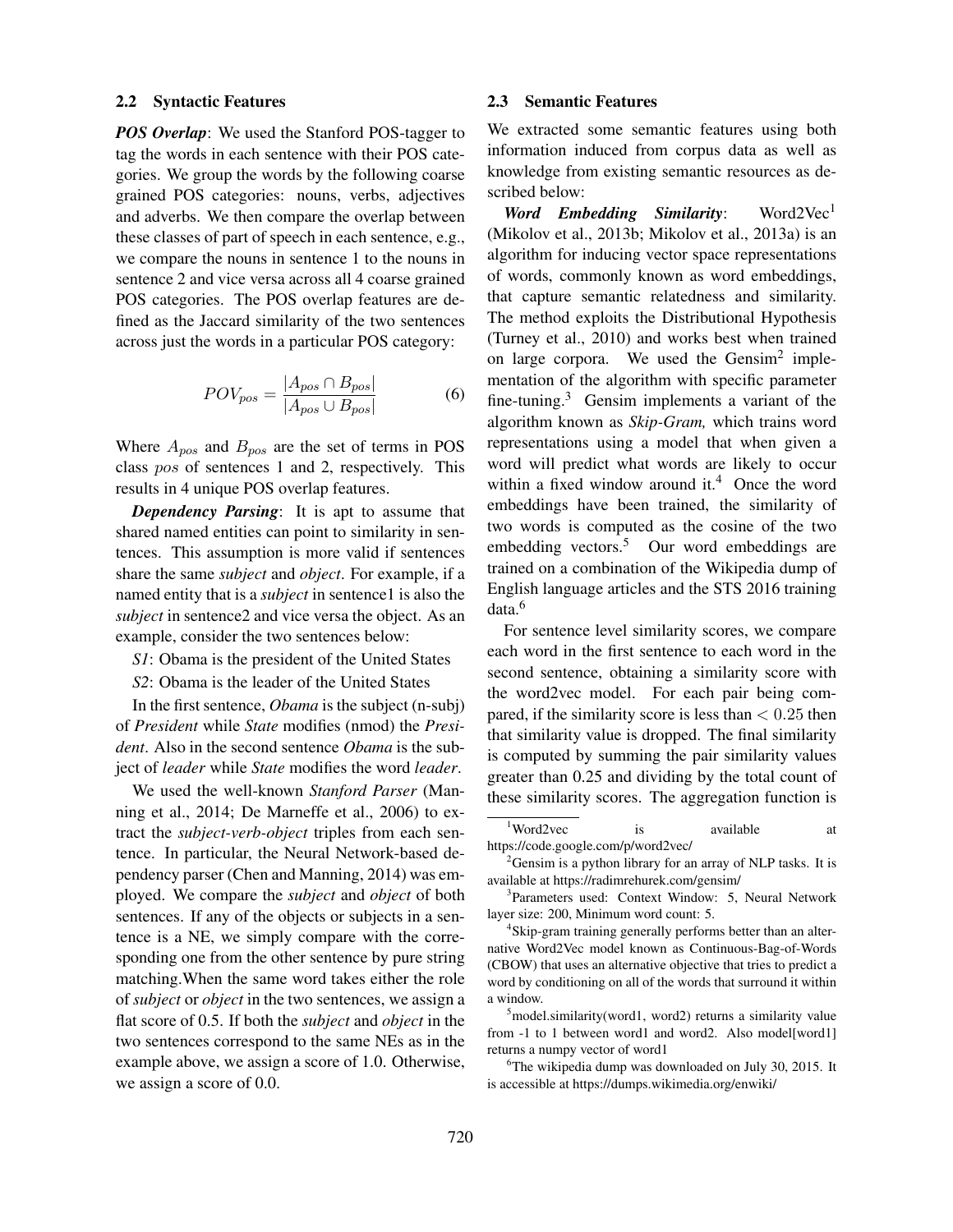given below:

$$
\text{Sim} = \frac{\sum_{i,j}^{m,n} |S(w_i, w_j > x)|}{tCount} \tag{7}
$$

Where  $S(w_i, w_j)$  is the similarity score for two words, *tCount* is the total number of the set of similarity scores that exceeds the threshold and *Sim* is the aggregating function combining all pairwise similarities.

*WordNet similarity*: The idea of pairing and aggregating similarity of words from two sentences being compared is not new and has been used both in textual entailment (Agichtein et al., 2008) and semantic textual similarity (Bär et al., 2012). To derive similarity from WordNet, we used both the path length between each word as well as the depth function. Usually, longer path length between two concepts signifies lower similarity. However, as pointed out by Li et al. (2006), this obviates the distance knowledge that can be easily observed from the hierarchical organization of some *semantic nets*. As a solution, the depth function was introduced, with the intuition that words at upper layer of a *semantic nets* contains general semantics and less similarity while those at lower layers are more similar. Thus, similarity should be a function of both the depth and the path length distances between concepts. If f1(h) is a function of the depth and f2(l) is a function of the length, then the similarity between two word is given by:

$$
S(w_1, w_2) = f1(h).f2(l)
$$
 (8)

The length function is a monotonically decreasing function with respect to the path length *l* between two concepts. This is captured by introducing a constant alpha.

$$
f2(l) = e^{-\alpha l} \tag{9}
$$

Likewise, the depth function is monotonically increasing with respect to the depth *h* of concept in the hierarchy.

$$
f1(h) = \frac{e^{\beta h} - e^{-\beta h}}{e^{\beta h} + e^{-\beta h}}
$$
 (10)

The similarity between two concepts is then calculated by:

$$
S(w_1, w_2) = e^{-\alpha l} \cdot \frac{e^{\beta h} - e^{-\beta h}}{e^{\beta h} + e^{-\beta h}}
$$
 (11)

Li et al. (2006) empirically discovered that for optimal performance in WordNet, alpha should be set to 0.2 and Beta set to 0.45. To aggregate the similarities, we used the formula in *equation 7* with a threshold of 0.25.

*Vector Space based Similarity*: We used the feature extraction module of the *scikit-learn* to extract the *TFIDF* weighted feature vectors for the two sentences and then calculated the cosine similarity between them:

$$
\cos(A, B) = \frac{\sum_{t=1}^{n} TFIDF(w_{t,A})TFIDF(w_{t,B})}{\sqrt{\sum_{t=1}^{n} w_{t,A}^{2} \sum_{t=1}^{n} w_{t,B}^{2}}}
$$
(12)

Where *A* and *B* are the two texts being compared for similarity. The term frequency *TF* and inverse document frequency *IDF* are computed solely from the compared sentence pairs.

*Compositional Distributional Approach*: A limitation of Distributional Hypothesis (Harris, 1954; Firth, 1957) is that it captures the meaning of words in isolation. However, the true meaning of a sentence must take into account the interplay between the words it contains (Mitchell and Lapata, 2008; Mitchell and Lapata, 2009; Grefenstette et al., 2014). To account for this, we perform vector composition of the words in each sentence, using both additive and multiplicative composition (Mitchell and Lapata, 2010; Baroni, 2013). We obtained the vectors from the Word2Vec model described earlier. For the additive model, the vectors of all the words in a sentence are summed together to get a single vector for that sentence. Likewise, in the multiplicative model, vectors of all words in a sentence are multiplied component-wise to obtain a single vector for the sentence. To obtain similarity scores for each composition method, i.e., additive and multiplicative, we take the cosine of the vector space representation of the two sentences being compared.

#### 3 System Description

For each sentence pair, our system generates 36 lexical, syntactic and semantic features. We experiment with using three distinct learning algorithms to map our feature representation onto an STS similarity score for the pair. The three learning algorithms correspond to the three runs we submitted to the shared task: *Normas-RF1*, was trained with *Random Forest*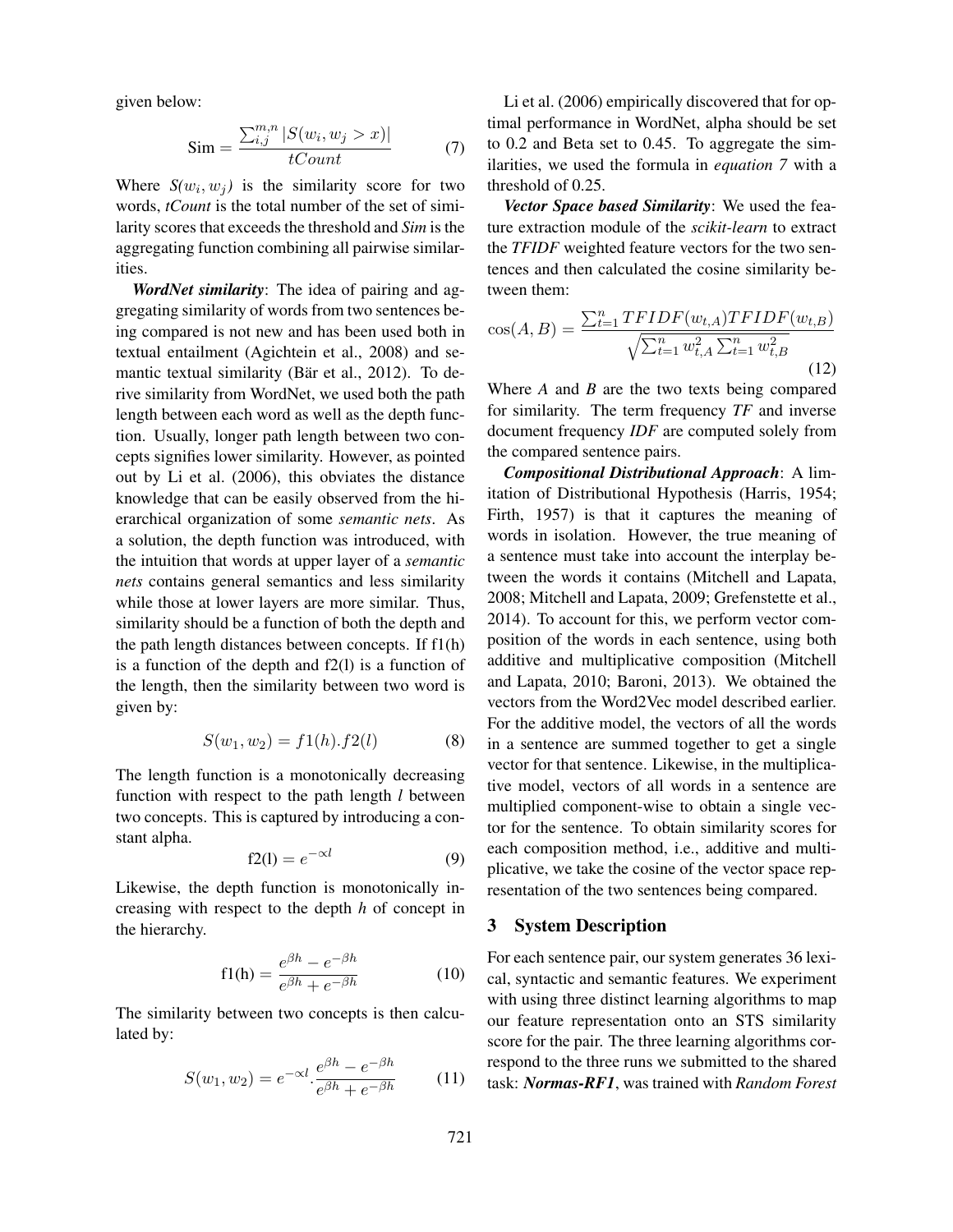| Dataset     | Run1    | Run2    | Run3    | Mean | Baseline-Median | <b>Baseline-Best</b> |
|-------------|---------|---------|---------|------|-----------------|----------------------|
| Answer      | .160    | .365    | .276    | .267 | .480            | .692                 |
| Question    | .467    | .613    | .653    | .577 | .571            | .747                 |
| Postediting | $.720*$ | $.802*$ | $.797*$ | .773 | .812            | .866                 |
| Plagiarism  | .621    | .746    | .724    | .697 | .789            | .841                 |
| Headlines   | .588    | .688    | .722    | .666 | .764            | .827                 |
| Runs Mean   | .508    | .640    | .630    | .596 |                 |                      |

Table 1: Summary of Pearson Correlation Evaluation Of The Submitted System

(Breiman, 2001; Liaw and Wiener, 2002); *Normas-SV2*, uses *Support Vector Regression* (Chang and Lin, 2011; Basak et al., 2007); *Normas-ECV3*, is based on *Elastic Net* (Zou and Hastie, 2005). As training data, we used *2234* sentence pairs from the  $2012$  training data. Parameter fine-tuning<sup>7</sup> for each of the algorithms was done using *OnWN* dataset of the STS 2013 evaluation data as the development test set. We used the scikit-learn<sup>8</sup> implementation of the three algorithms.

### 4 Evaluation and Discussion

We conducted two experiments, *Pre-Submission* and *Post-Submission* experiments. Table 1 summarizes the result of the Runs submitted across the datasets for the first experiment (*Pre-Submission*). The scores in bold shows the best scores per dataset. The scores with *asterisk (\*)* appended shows the best scores under each Run. We used the preliminary result of the 2016 STS task released by the organizers as the baseline for evaluation. The preliminary result includes the median scores (*Baseline-Median*) and best scores (*Baseline-Best*) of the participating systems on each dataset. The *Baseline Best* is the score of the top performing system for each dataset of the Semeval 2016 task(Agirre et al., 2016).

It can be seen from *Table 1* that our best scores were from #Run2 and #Run3. The Random Forest algorithm performed poorly compared to the other two Runs on all of the datasets. All three Runs performed best on the Post-Editing dataset. This conforms to the pattern observed from the Baseline scores. Analysis of this dataset revealed that the sentences are longer and share more words.

Our worst performance across board is on the Answer-Answer dataset. Inspecting the data reveals that the sentences are both short and tend to share words that have little or no impact on their overall meaning. Our models may have been misguided by these spurious matching words.

Overall, our best systems, #Run2 and #Run3, have results very close to the *Baseline-Best* on three datasets and outclassed *Baseline-Median* on Question-question dataset. Our system performance may have been handicapped by the limited amount of data we used for training. Recall that we trained our system on only 2234 sentences of the 2012 training data. The tiny size of the dataset was necessitated by the complexity of computing some of the semantic features. Specifically, the WordNet similarity features used. Also, analysis of our training data shows that the sentences are of few words (short) and with high term overlap. Perhaps, our system could have performed better with more training data, especially if we had used a dataset with long sentences and also included more training data from previous STS evaluation tasks.

After the official evaluation, we reproduced our experiment using a larger training set. The new training data contains 9902 sentences drawn from the *2012-2014* evaluation datasets. Using more training data resulted in a notable improvement in performance. *Table 2* reports the results obtained by our (*post-submission*) systems. The *Percentage Gain* column shows the improvement in performance when the *Mean* result in the second experiment is compared to the one submitted initially (*pre-submission*).

The best improvement observed is from the *Answer-Answer* dataset with 38.0 % improvement

 $7$  For SVR, we used the LibSvm scikit implementation with RBF kernel. We set C=1.0, epsilon=0.2 and cache size=200. For Elastic Net we used alpha=0.5. Random Forest, we used 100 trees, max depth=None and max leaf nodes=None. Grid search was used for hyperparameter optimization.

<sup>8</sup> http://scikit-learn.org/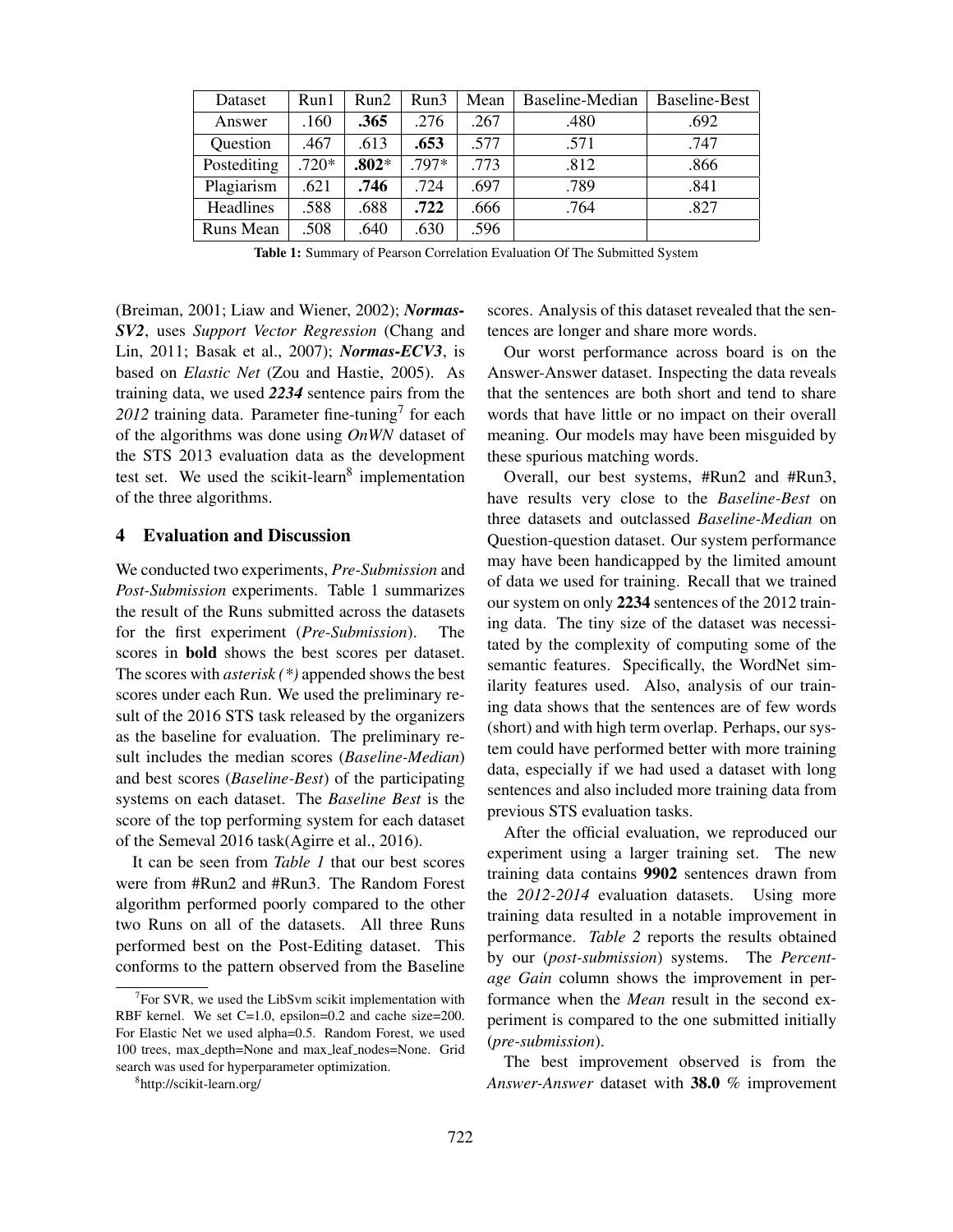| Dataset          | Run1    | Run2    | Run3  | Mean | Percent Gain | Baseline-Median | Baseline-Best |
|------------------|---------|---------|-------|------|--------------|-----------------|---------------|
| Answer           | 380     | .542    | .371  | .431 | 38.0         | .480            | .692          |
| Question         | .698    | .714    | .723  | .711 | 18.8         | .571            | .747          |
| Postediting      | $.819*$ | $.852*$ | .809* | .826 | 6.80         | .812            | .866          |
| Plagiarism       | .797    | .821    | .784  | .800 | 12.8         | .789            | .841          |
| <b>Headlines</b> | .805    | .789    | .780  | .791 | 15.8         | .764            | .827          |
| Runs Mean        | .699    | .743    | .693  | .711 | 16.1         | .683            | .794          |

Table 2: Post-Submission Experiment With More Training Data (9902 sentence pairs)

across all Runs. The result from our top performing Runs across all datasets clearly surpass the *Baseline-Median* results. The top scores for each dataset were also very close to the *Baseline-Best* results. Our overall Mean of 0.711 surpasses the overall Mean of the *Baseline-Median (0.683)* and is far better than the 0.596 obtained by our submitted systems.

# 5 Conclusion

This paper has described our system submission to the SemEval 2016 STS shared task. We participated in the STS-Core (*Monolingual subtask*). We submitted three Runs using the same feature set but with models built by different machine learning algorithms. We obtained the best performance from the *Support Vector Regression* and *Elastic Net* based models and observed relatively poor performance from *Random Forests*.

The systems we submitted to the shared task obtained results that are very close to the best performing shared task system in 3 datasets and above the median mark on another dataset .

After the shared task, we reproduced our experiment on a bigger training dataset. We obtained a significant improvement (16.1%) when compared to the first experiment.

In future work, we plan to investigate the significance of all features so as to identify noisy or less important ones as well as to attempt to identify the optimal combination of features. Another improvement might be to build an *ensemble* combining individual systems built using variations in any one of the following: learning algorithm, feature set, or training data sampling (e.g., combining our best two systems).

# **References**

- Eugene Agichtein, Walt Askew, and Yandong Liu. 2008. Combining lexical, syntactic, and semantic evidence for textual entailment classification. *Proceedings of TAC*, 31.
- Eneko Agirre, Mona Diab, Daniel Cer, and Aitor Gonzalez-Agirre. 2012. Semeval-2012 task 6: A pilot on semantic textual similarity. In *Proceedings of the First Joint Conference on Lexical and Computational Semantics-Volume 1: Proceedings of the main conference and the shared task, and Volume 2: Proceedings of the Sixth International Workshop on Semantic Evaluation*, pages 385–393. Association for Computational Linguistics.
- Eneko Agirre, Carmen Banea, Daniel Cer, Mona Diab, Aitor Gonzalez-Agirre, Rada Mihalcea, and Janyce Wiebe. 2016. Semeval-2016 task 1: Semantic textual similarity, monolingual and cross-lingual evaluation. In *In\* Proceedings of the 10th International Workshop on Semantic Evaluation (SemEval 2016)*, San Diego, USA, June. Association for Computational Linguistics.
- Daniel Bär, Chris Biemann, Iryna Gurevych, and Torsten Zesch. 2012. Ukp: Computing semantic textual similarity by combining multiple content similarity measures. In *Proceedings of the First Joint Conference on Lexical and Computational Semantics-Volume 1: Proceedings of the main conference and the shared task, and Volume 2: Proceedings of the Sixth International Workshop on Semantic Evaluation*, pages 435– 440. Association for Computational Linguistics.
- Marco Baroni. 2013. Composition in distributional semantics. *Language and Linguistics Compass*, 7(10):511–522.
- Regina Barzilay and Michael Elhadad. 1999. Using lexical chains for text summarization. *Advances in automatic text summarization*, pages 111–121.
- Debasish Basak, Srimanta Pal, and Dipak Chandra Patranabis. 2007. Support vector regression. *Neural Information Processing-Letters and Reviews*, 11(10):203–224.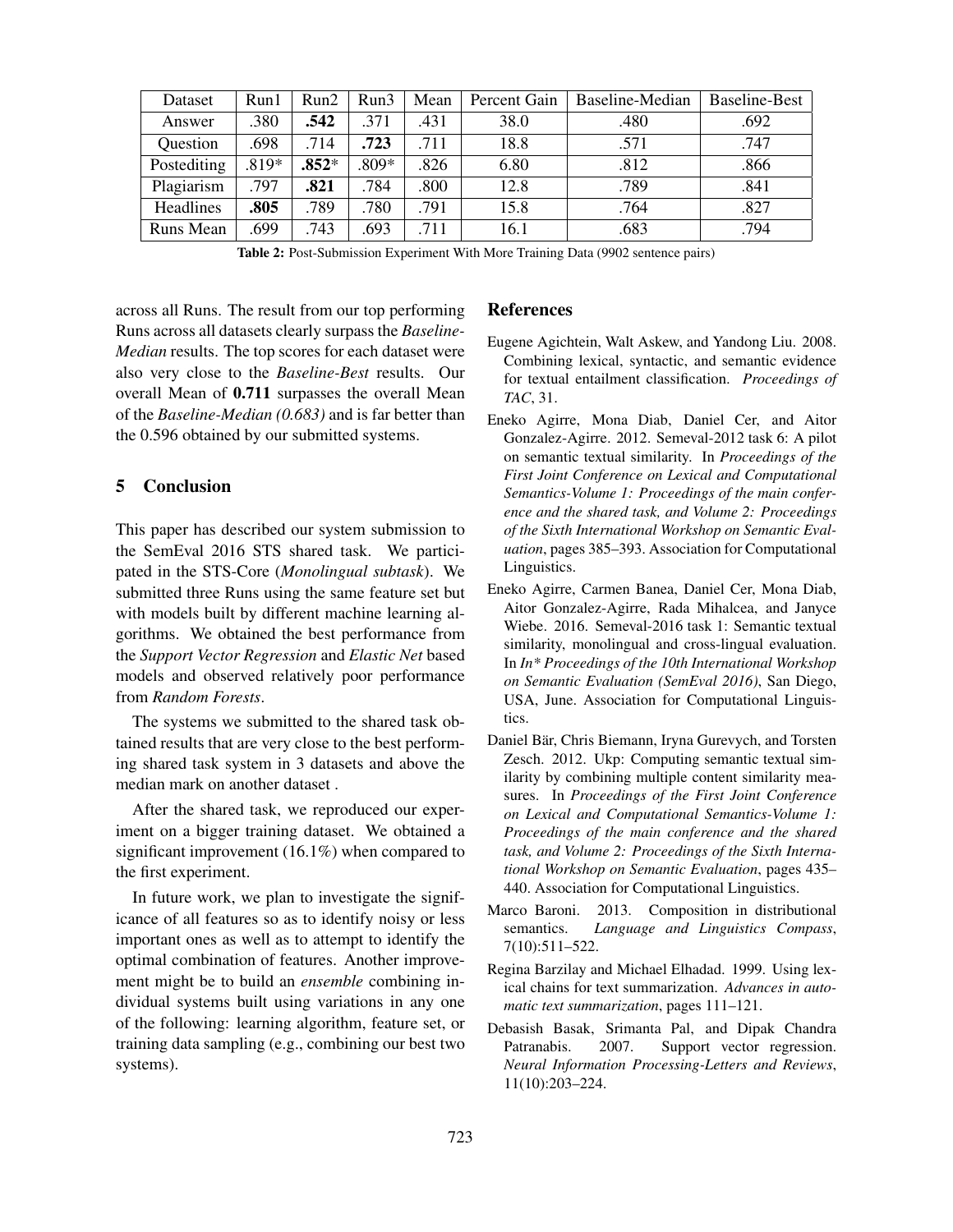- Danushka Bollegala, Yutaka Matsuo, and Mitsuru Ishizuka. 2007. Measuring semantic similarity between words using web search engines. *www*, 7:757– 766.
- Leo Breiman. 2001. Random forests. *Machine learning*, 45(1):5–32.
- Peter F Brown, John Cocke, Stephen A Della Pietra, Vincent J Della Pietra, Fredrick Jelinek, John D Lafferty, Robert L Mercer, and Paul S Roossin. 1990. A statistical approach to machine translation. *Computational linguistics*, 16(2):79–85.
- Chih-Chung Chang and Chih-Jen Lin. 2011. Libsvm: a library for support vector machines. *ACM Transactions on Intelligent Systems and Technology (TIST)*, 2(3):27.
- Danqi Chen and Christopher D Manning. 2014. A fast and accurate dependency parser using neural networks. In *EMNLP*, pages 740–750.
- Ido Dagan. 2000. Contextual word similarity. *Handbook of Natural Language Processing*, pages 459–475.
- Marie-Catherine De Marneffe, Bill MacCartney, Christopher D Manning, et al. 2006. Generating typed dependency parses from phrase structure parses. In *Proceedings of LREC*, volume 6, pages 449–454.
- Tamer Elsayed, Jimmy Lin, and Douglas W Oard. 2008. Pairwise document similarity in large collections with mapreduce. In *Proceedings of the 46th Annual Meeting of the Association for Computational Linguistics on Human Language Technologies: Short Papers*, pages 265–268. Association for Computational Linguistics.
- Samuel Fernando and Mark Stevenson. 2008. A semantic similarity approach to paraphrase detection. In *Proceedings of the 11th Annual Research Colloquium of the UK Special Interest Group for Computational Linguistics*, pages 45–52. Citeseer.
- Jenny Rose Finkel, Trond Grenager, and Christopher Manning. 2005. Incorporating non-local information into information extraction systems by gibbs sampling. In *Proceedings of the 43rd Annual Meeting on Association for Computational Linguistics*, pages 363–370. Association for Computational Linguistics.
- John R Firth. 1957. {A synopsis of linguistic theory, 1930-1955}.
- Yihong Gong and Xin Liu. 2001. Generic text summarization using relevance measure and latent semantic analysis. In *Proceedings of the 24th annual international ACM SIGIR conference on Research and development in information retrieval*, pages 19–25. ACM.
- Edward Grefenstette, Mehrnoosh Sadrzadeh, Stephen Clark, Bob Coecke, and Stephen Pulman. 2014. Concrete sentence spaces for compositional distributional models of meaning. In *Computing Meaning*, pages 71–86. Springer.
- Dan Gusfield. 1997. *Algorithms on strings, trees and sequences: computer science and computational biology*. Cambridge university press.
- Zellig S Harris. 1954. Distributional structure. *Word*, 10(2-3):146–162.
- Anna Huang. 2008. Similarity measures for text document clustering. In *Proceedings of the sixth new zealand computer science research student conference (NZCSRSC2008), Christchurch, New Zealand*, pages 49–56.
- Yuhua Li, David McLean, Zuhair A Bandar, James D O'shea, and Keeley Crockett. 2006. Sentence similarity based on semantic nets and corpus statistics. *Knowledge and Data Engineering, IEEE Transactions on*, 18(8):1138–1150.
- Andy Liaw and Matthew Wiener. 2002. Classification and regression by randomforest. *R news*, 2(3):18–22.
- Christopher D Manning, Prabhakar Raghavan, Hinrich Schütze, et al. 2008. Introduction to information re*trieval*, volume 1. Cambridge university press Cambridge.
- Christopher D Manning, Mihai Surdeanu, John Bauer, Jenny Rose Finkel, Steven Bethard, and David Mc-Closky. 2014. The stanford corenlp natural language processing toolkit. In *ACL (System Demonstrations)*, pages 55–60.
- Tomas Mikolov, Kai Chen, Greg Corrado, and Jeffrey Dean. 2013a. Efficient estimation of word representations in vector space. *arXiv preprint arXiv:1301.3781*.
- Tomas Mikolov, Ilya Sutskever, Kai Chen, Greg S Corrado, and Jeff Dean. 2013b. Distributed representations of words and phrases and their compositionality. In *Advances in neural information processing systems*, pages 3111–3119.
- Jeff Mitchell and Mirella Lapata. 2008. Vector-based models of semantic composition. In *ACL*, pages 236– 244.
- Jeff Mitchell and Mirella Lapata. 2009. Language models based on semantic composition. In *Proceedings of the 2009 Conference on Empirical Methods in Natural Language Processing: Volume 1-Volume 1*, pages 430–439. Association for Computational Linguistics.
- Jeff Mitchell and Mirella Lapata. 2010. Composition in distributional models of semantics. *Cognitive science*, 34(8):1388–1429.
- Ted Pedersen, Siddharth Patwardhan, and Jason Michelizzi. 2004. Wordnet:: Similarity: measuring the relatedness of concepts. In *Demonstration papers at HLT-NAACL 2004*, pages 38–41. Association for Computational Linguistics.
- Philip Resnik. 1995. Using information content to evaluate semantic similarity in a taxonomy. *arXiv preprint cmp-lg/9511007*.